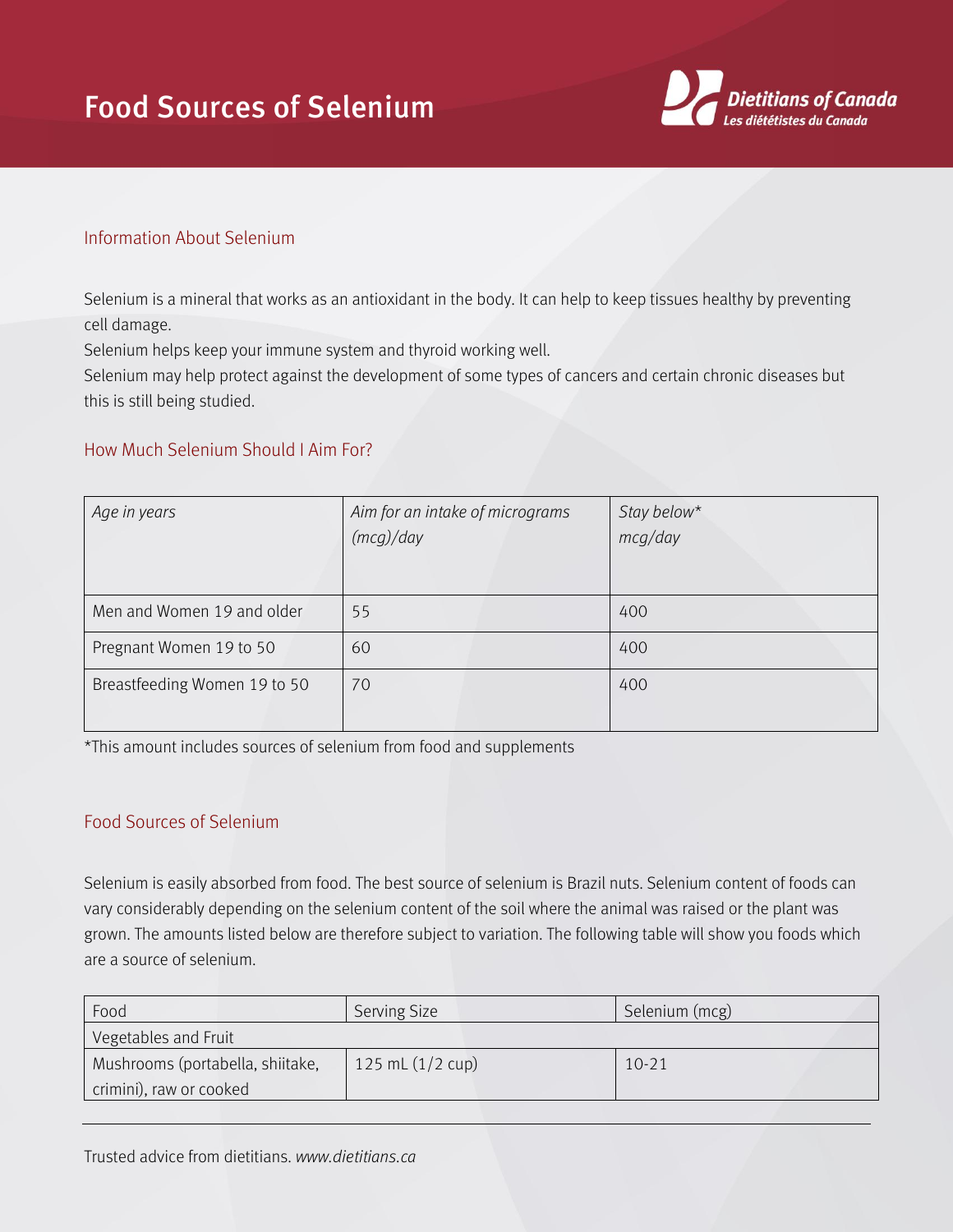

| <b>Grain Products</b>                |                           |           |  |  |
|--------------------------------------|---------------------------|-----------|--|--|
| Couscous, cooked                     | 125 mL $(1/2$ cup)        | 23        |  |  |
| Pasta, egg noodles, enriched,        | 125 mL $(1/2$ cup)        | 20        |  |  |
| cooked                               |                           |           |  |  |
| Pasta (whole wheat, white),          | 125 mL (1/2 cup)          | 19-20     |  |  |
| enriched, cooked                     |                           |           |  |  |
| Rice, brown, long-grain, cooked      | 125 mL $(1/2$ cup)        | $8 - 10$  |  |  |
| Oat bran, cooked                     | 125 mL $(1/2$ cup)        | 10        |  |  |
| Rice, white, cooked                  | 125 mL $(1/2$ cup)        | $8\,$     |  |  |
| Milk and Alternatives                |                           |           |  |  |
| Yogurt, soy                          | 175 g $(3/4$ cup)         | 25        |  |  |
| Cottage cheese, 0%-4% MF             | 250 mL (1 cup)            | 14-28     |  |  |
| Yogurt, Greek, all flavours, non fat | 175 gmL (3/4 cup)         | $14 - 17$ |  |  |
| Yogurt, fruit, non fat               | 175 gmL (3/4 cup)         | 9         |  |  |
| Processed cheese slices (cheddar,    | 50 g $(1 \frac{1}{2}$ oz) | 13        |  |  |
| swiss), regular, low fat             |                           |           |  |  |
| Milk (homogenized 3.3%, 2%, 1%,      | 250 mL (1 cup)            | $8 - 10$  |  |  |
| skim)                                |                           |           |  |  |
| Cheese (Swiss, emmental)             | 50 g $(1 \frac{1}{2}$ oz) | 9         |  |  |
| Cheese, mozzarella, regular, low fat | 50 g $(1 \frac{1}{2}$ oz) | $7 - 9$   |  |  |
| Meat and Alternatives                |                           |           |  |  |
| <b>Meat Alternatives</b>             |                           |           |  |  |
| Brazil nuts*, without shell          | 5                         | 340       |  |  |
| Mixed nuts, without shell            | 60 mL (1/4 cup)           | 51-154    |  |  |
| Egg, cooked                          | 2 large                   | 34        |  |  |
| Sunflower seeds, without shell       | 60 mL (1/4 cup)           | $21 - 27$ |  |  |
| Tofu                                 | 150 g (3/4 cup)           | 13-20     |  |  |
| Baked beans, canned                  | 175 mL (3/4 cup)          | $9 - 19$  |  |  |
| Chia seeds                           | 60 mL (1/4 cup)           | 24        |  |  |

\*Due to the very high level of selenium in brazil nuts, if you like brazil nuts, eat them occasionally, not every day.